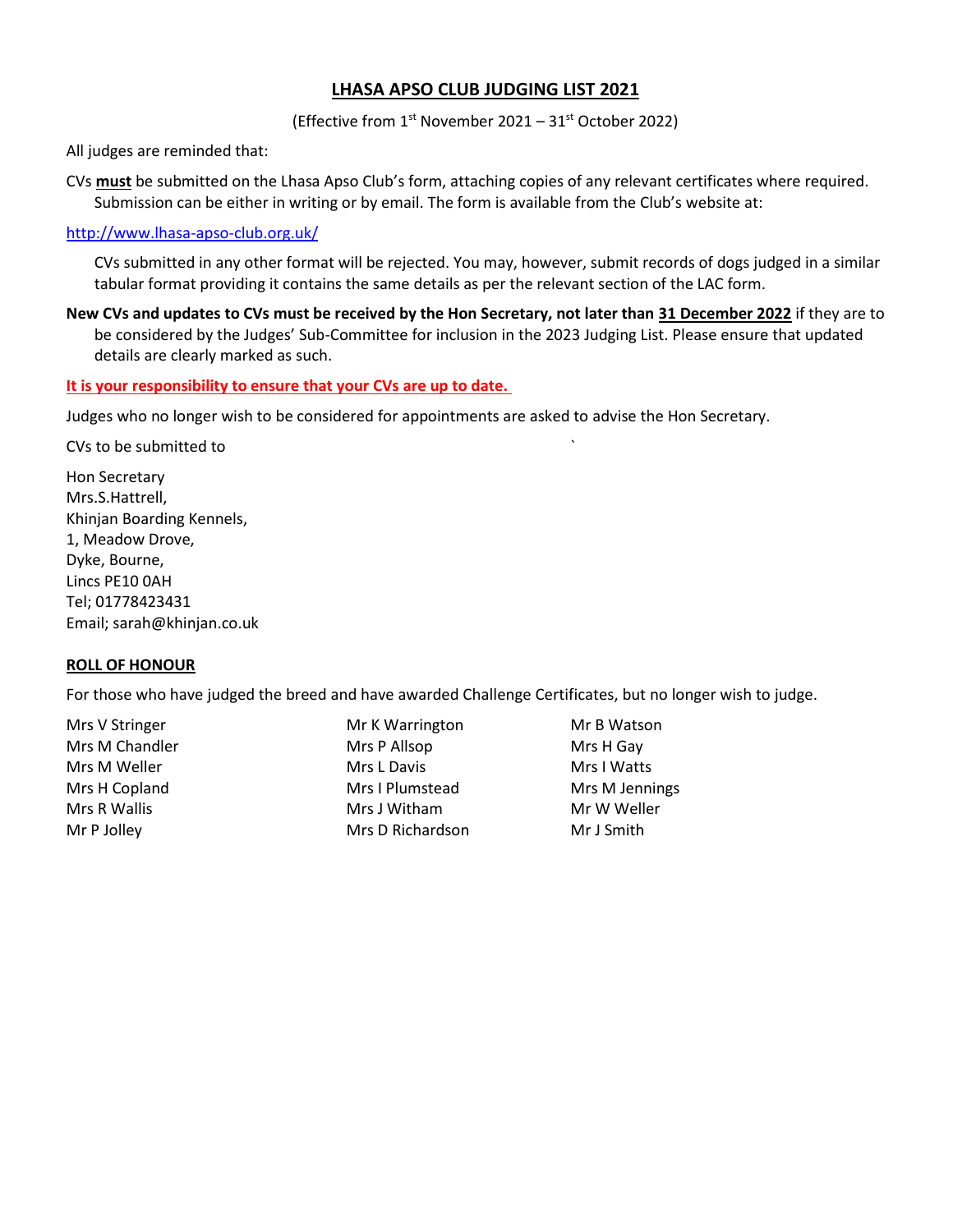# **LHASA APSO CLUB JUDGING LIST 2021-22 A1 LIST**

For persons who have previously been approved by the Kennel Club to award CC's in the breed and have completed their first appointment, to have passed the requirements for the A2 list and to have the support of the Lhasa Apso Club.

| <b>A1 List: Breed Specialists</b> |                                                                              |                    |  |  |
|-----------------------------------|------------------------------------------------------------------------------|--------------------|--|--|
| Mrs L Allsop                      | Alpine, Sandy Way, Ingoldisthorpe, Norfolk PE31 6NJ                          | Tel: 01485-542122  |  |  |
| Mrs H Bell                        | 10 Cardigan Street, Luton, Beds LU1 1R                                       | Tel: 01582-483589  |  |  |
| Mrs B A Bradford                  | 39 Grant Road, Exhall, Coventry CV7 9DF                                      | Tel: 07748640404   |  |  |
| Mrs J Bromley                     | 1 Church Close, Ramsey Forty Foot, Huntingdon,<br>Cambs PE17 1YJ             | Tel: 01487-813717  |  |  |
| Miss J Brown                      | 295a Killaughey Rd, Donaghadee, Co Down, N Ireland BT21 0LY Tel:02891-811097 |                    |  |  |
| Mrs W Cain                        | 59 Greenhill, Blackwell, Bromsgrove, Worcs B60 1BL                           | Tel: 0121-4450793  |  |  |
| Miss A M Cassidy                  | 16 Robinson Street, Allerton Bywater WF10 2BT                                | Tel: 07977 600288  |  |  |
| Mrs J Chalmers                    | Bridge House, Top Lane, Braithwaite, Doncaster DN7 5SX                       | Tel: 01302-849900  |  |  |
| Mrs L Church                      | 51 Kingsway, Haynes, Middx UB3 2TT                                           | Tel: 0208 797 7707 |  |  |
| Mr G Corish                       | White House Farm Kennels, Gill Lane, Longton, Preston,<br>Lancs PR4 4SS      | Tel: 01772-612939  |  |  |
| Mrs G C Dolphin                   | 177 Rawnsley Rd, Cannock, Staffs. WS12 1JQ                                   | Tel: 01543-878097  |  |  |
| Mr D Dungate                      | Marshfoot Cattery, 145 Marshfoot Lane, Hailsham,<br>East Sussex BN27 2RD     | Tel: 01323-841204  |  |  |
| Mrs S Ellis                       | 90 Wellbrook Rd, Farnborough, Kent. BR6 7AB                                  | Tel: 01689-856536  |  |  |
| Ms A D A Forth                    | 197 Birmingham Rd, Bromsgrove, Worcs. B61 OEB                                | Tel: 01527-328728  |  |  |
| Miss M Hall                       | Shenedene, Gregson Lane, Hoghton, nr Preston,<br>Lancs PR5 ODP               | Tel: 01772-626570  |  |  |
| Mrs S Hattrell                    | Khinjan Boarding Kennels, 1 Meadow Drove, Dyke, Bourne,<br>Lincs PE10 0AH    | Te1: 01778-423431  |  |  |
| Mrs J Hazelhurst                  | 36 Elliott Drive, Inkersall, Chesterfield, Derbs. S43 3DP                    | Tel: 01246-474440  |  |  |
| Miss G Holland                    | 83 Victoria Rd, Wednesfield, Wolverhampton,<br>W Midlands WV11 1RU           | Tel: 01902-862946  |  |  |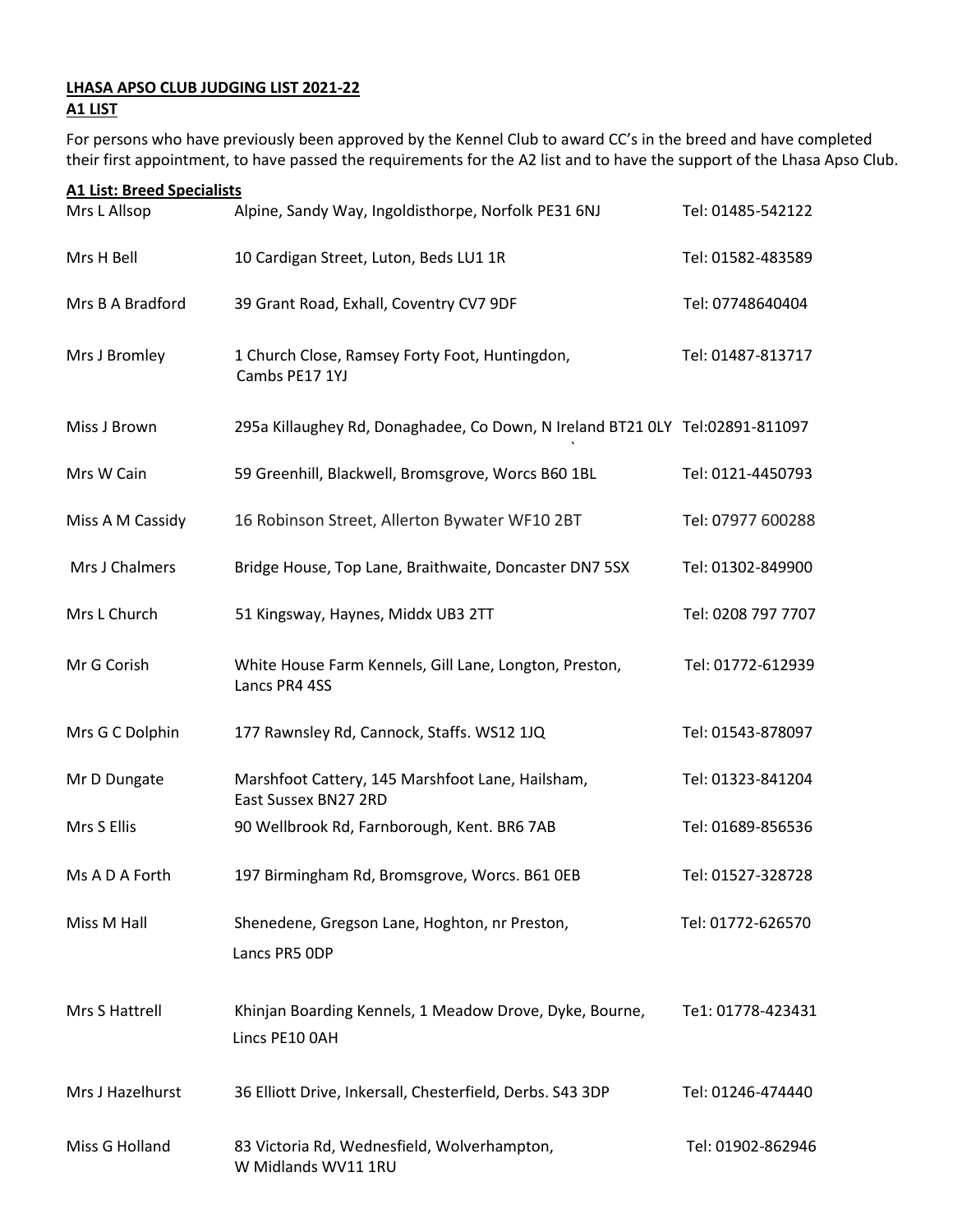| Miss J House       | 45 Parklands Avenue, Shipdham, Thetford, Norfolk IP25 7PZ                                | Tel: 01362-820479  |
|--------------------|------------------------------------------------------------------------------------------|--------------------|
| Mr S Keay          | 6 Ashley Drive, Bussage, Stroud, Glos GL6 8BY                                            | Te1: 01453-886245  |
| Mrs C Lawson       | 49 Bicknell Close, off Burtonwood Rd, Gt Sankey, Warrington,<br>Cheshire WA5 8EX         | Tel: 01925-713444  |
| Mrs M Lewis        | 17 Arne Road, Walsgrave, Coventry, CV2 2BY                                               | Tel: 02476-615626  |
| Mr J Luscott       | Willow Tree Bungalow, Blankey, Lincs. LN43BJ                                             | Tel: 01526-378809  |
| Mr D Mathias       | 2 Brae, Bigberry Road, Chartham Hatch, Canterbury,<br>Kent CT4 7ND                       | Tel: 01227-731406  |
| Mr T Minton        | Marshfoot Cattery, 145 Marshfoot Lane. Hailsham<br>East Sussex BN27 2RD                  | Tel: 01323-841204  |
| Mrs J Morant       | 3 Zara Way, Toftwood, Dereham, Norfolk NR 19 IUG                                         | Tel: 01362-694627  |
| Mrs JL Paradise    | 82 Springbank oad, Cheltenham GL51 OPB                                                   | Tel: 07718671640   |
| Mrs M Phillips     | 2 Edmund Street, Ewood, Blackburn, Lancs. BB24 4JX                                       | Tel: 07792-296030  |
| Mrs S Pointon      | 16 Northorpe Road, Donington Lincs. PE11 4XU                                             | Tel: 01775 820398  |
| Mr T Poole         | 19 Fountain Close, Robberttown, W Yorks. WF15 7QA                                        | Tel: 01924-627736  |
|                    | Mrs J Richardson-Black 1 Rhydigwenlais, Cilcyum, Llandovery,<br>Carmarthenshire SA20 0SU | Tel: 01550-720528  |
| Miss S Roberts     | Jubilee Farm, Jubilee Lane, Marton Moss, Blackpool FY4 5ER                               | Tel: 01253-695332  |
| Mrs J Scarll       | The Turbary, Belton, Doncaster DN9 1PL                                                   | Tel: 01427-875982  |
| Mr J Scarll        | The Turbary, Belton, Doncaster DN9 1PL                                                   | Tel: 01427-875982  |
| Mrs J Seward,      | 58 Whitehill Drive, Brinsworth, Rotherham. S60 5JW                                       | Tel: 01709-363375  |
| Mrs M Shand-Clarke | Wizard's Haunt, 27 London Road, Great Glen, Leics LE8 9FL                                | Tel: 0116-259-1066 |
| Mrs J Smith        | 7 Balmoral Ave, Spalding, Lincs PEI 2 6EH                                                | Tel: 01775-760326  |
| Mrs J Taylor       | 3B, Oak Terrace, Cornforth, Co Durham DL17 9NN                                           | Tel.: 01740-657258 |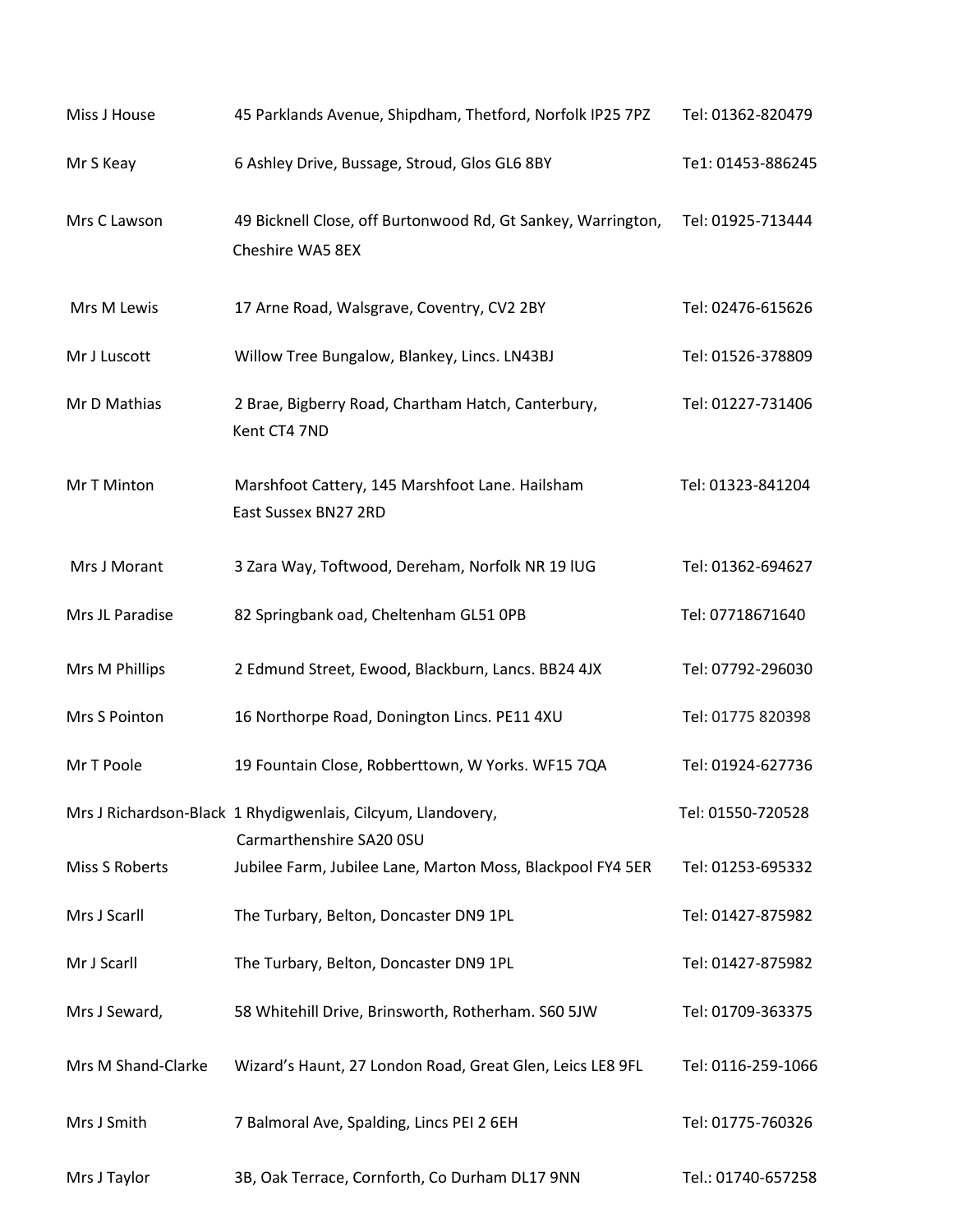| Mrs P Torrance | Sandy's, Pollards Moor Road, Copythorne, Southampton,<br>Hants S040 2NZ | Tel: 02380-813007 |
|----------------|-------------------------------------------------------------------------|-------------------|
| Mrs J Waghorn  | 37 Lunsford Lane, Larkfield, Aylesford, Kent ME20 6NH                   | Tel: 01622-718039 |
| Ms V Watterson | 2 Mallards Hurn, Donington, Spalding, Lincs PE11 4XF                    | Tel: 01775-821110 |
| Mrs T Wiehe    | 61 Ilfracombe Crescent, Hornchurch, Essex RM12 6RQ                      | Tel: 01708-446290 |
| Mrs G Young    | 4 Saton Close, Highcliffe, Christchurch, Dorset BH25 5HP                | Tel: 01425-279426 |

# **A1 List: Non Breed Specialists**

| Mrs J Anderton  | 42 Elmdon Road, Marston Green, Birmingham B37 7BT                        | Te1: 0121-779-4886 |
|-----------------|--------------------------------------------------------------------------|--------------------|
| Mr.T.Ball       | 3 Post Office Lane, Witherley, Nr Atherstone, Warks. CV9 3LW             | Tel: 01827-712048  |
| Miss S Bird     | 221 Benwick Rd, Whittlesey, Peterborough PE7 2HD                         | Tel: 01733-208060  |
| Mrs L Bolton    | Callister Hall, Waterbeck, DG11 3HG                                      | Tel: 01461 600617  |
| Mr A Brown      | 59 Quintilis, Roman Hill, Bracknell, Berks RG12 7QQ                      | Tel: 01344-429618  |
| Mr J Carter     | 77 Chapel Road, Tiptree, Essex CO5 ORD                                   | Tel: 01621-818483  |
| Mrs E Cartledge | Ryslip Kennels, Church Lane, Binfield Park, Bracknell,<br>Berks RG42 5NL | Te1: 01344-24144   |
| Mr B Croft      | 17 Park Avenue, Scarborough, North Yorkshire YO 12 4AG                   | Tel: 01723-376231  |
| Dr G G Curr     | 25 Anges Road, Acton, London<br><b>W3 7RF</b>                            | Tel: 0208 7434073  |
| Mr G Davies     | 94 Pioneer Ave, Desborough, Northamptonshire. NN14 2PA                   | Tel: 01536-762111  |
| Mrs S Dykes     | "Merlin", Cheapside St, Eaglesham, Glasgow G76 0JZ                       | Tel: 01355-303448  |
| Mr M Gilchrist  | 69 North View Terrace, Chilton Moor, Houghton Le Spring<br>DH4 5NW       | Tel: 0191-3853645  |
| Ms C Harwood    | Factory House, off Showley Road, Ramsgreave, Blackburn,<br>Lancs BB1 9DS | Te1: 01254-812121  |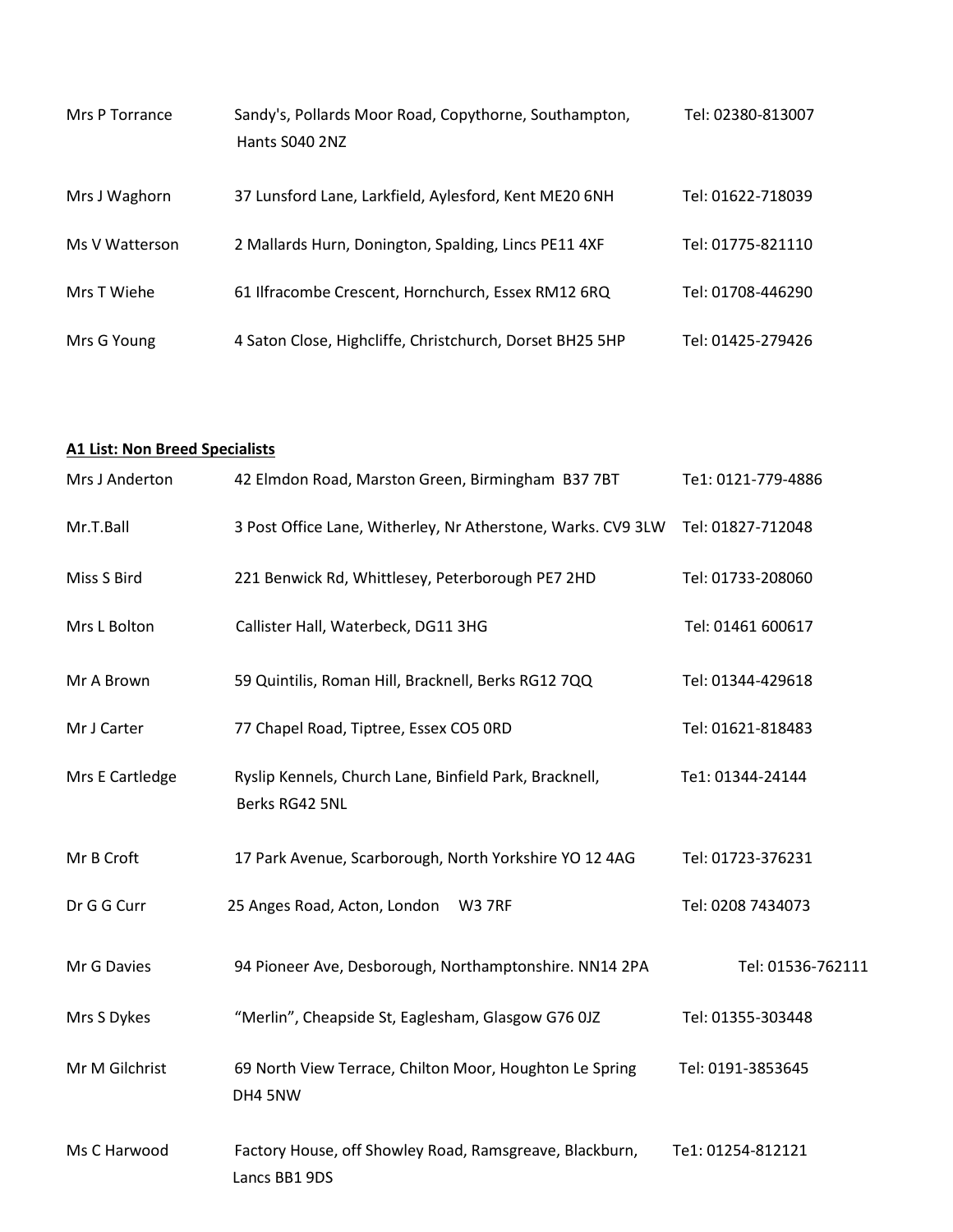| Mr E Paterson            | Woodside Willowbridge Bank, Choppington NE62 5ST                                              | Tel: 01670 531713  |
|--------------------------|-----------------------------------------------------------------------------------------------|--------------------|
| Mrs. S. Jakeman          | Lyneham Lake, Churchill Heath, Kingham, Chipping Norton,<br>Oxford OX7 6UJ                    | Tel: 01608-658491  |
| Miss J Kitchener         | 11 New Rd, Langtoft, Peterborough, Cambs. PE6 9LE                                             | Tel: 01778-348106  |
| Mrs J Lilley             | Pollards, Furzen Lane, Rudgwick, Horsham, W. Sussex<br><b>RH12 3AR</b>                        | Te1: 01403-822222  |
| Mr S J Mallard           | Manna House, 8 Mansfield Rd, Creswell, Worksop,<br>Notts, S80 4AA                             | Tel: 01909-722141  |
| Mr T Medlow              | 148 Coppermill Road, Wraysbury, Staines, Middlesex<br><b>TW 19 5NR</b>                        | Te1: 01753-684177  |
| Mrs M Mulholland         | The White House, Turnberry, Ayrshire. KA26 9LR                                                | Tel: 07748-637890  |
| Mr K Nathan              | The White House, Turnberry, Ayrshire. KA26 9LR                                                | Tel: 07748-637890  |
| Mrs A Pickburn           | The Old School House, Kirk Hammerton, York Y026 8DG                                           | Te1: 01423-330235  |
| Mr D Roberts             | Alyndale, Corwen Road, Treuddyn, Mold, Flintshire CH7 4LF                                     | Tel: 01352-770630  |
| Mr K Sinclair            | 28 Strawberry Hill, Newent, Glos. GL18 2LH                                                    | Te1: 01531-822384  |
| Ms D Spavin              | Dialynne Beagles, Old Damson Lane, Solihull, W. Midlands<br><b>B92 9ED</b>                    | Te1: 0121-782-2639 |
| Mrs S M Swatkins         | By Ways, Milky Down, Hightown Hill, Ringwood SH24 3HG                                         | Tel: 01425-489386  |
| Mrs Z Thorn-Andrews      | Drakesleat, Bestmans Lane, Kempsey, Worcs WR5 3PZ                                             | Tel: 01905-820720  |
| Miss V Williams-Wegmann  | Maisemore Park, Maisemore, Nr Gloucester.<br>Glos GL2 8HX                                     | Tel: 01452-301332  |
| Ms M Withers             | Webbs End, Edies Lane, Leavenheath, Colchester Essex.<br><b>CO6 4PA</b>                       | Tel: 07957-161819  |
| Mrs.B.M.Young            | Egerton Lodge, Cambridge Road, Newmarket, Suffolk, CB8 OTH Tel:01638-666196                   | Mob-07880528782    |
| <b>A1 List: Overseas</b> |                                                                                               |                    |
| Ms J Cunliffe            | Peace Dragon Lodge, World Peace Pagoda, Pokhara, Nepal<br>Email: juliettecunliffe@yahoo.co.uk | Tel: 0997761621182 |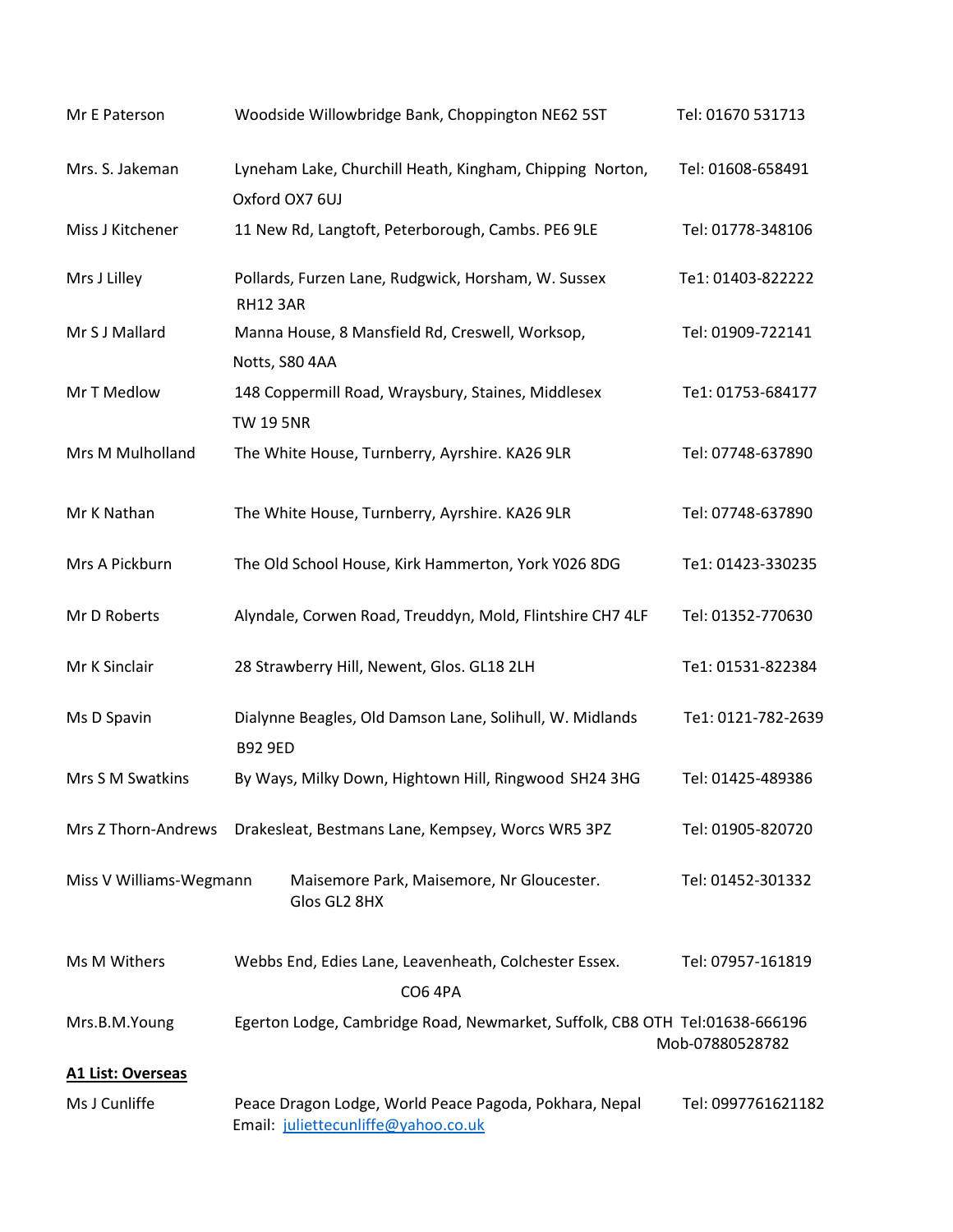| Mrs L Gowing  | 83 Valerie Close, RD3, Warkworth 0983, New Zealand<br>Email: jandlgowing@gmail.com | Tel: 00649-4223145    |
|---------------|------------------------------------------------------------------------------------|-----------------------|
| Mrs D Harding | Les Fermes, Chinge, 49490, France                                                  | Tel: 0033(0) 24182821 |
| Mr R Lysgaard | Ospelia 11, 1481 Hagan, Norway                                                     | Tel: +47-67074821     |
| Mr P Stanton  | Stensotegangen, 156, S-13535 Tyreso, Sweden                                        | Tel: 468-712-7174     |
| Mr P Warby    | 16 Martin Street, Lidcombe, Sydney, NSW 2141, Australia                            | Tel: 649-1173         |
| Miss B Wood   | 102 Kenilworth Boulivard, Cranford, New Jersey 07016, USA                          | Tel: 9082728995       |

# **A2 LIST:**

For persons who fulfill all the requirements for the A3 list and who have been assessed in accordance with the Kennel Club requirements and accepted by the Kennel Club for inclusion on an A2 list and have the support of the Lhasa Apso Club.

# **A2 List: Breed Specialists**

## **A3 LIST: Breed Specialists**

For persons with a minimum of 7 years judging experience in the breed and have the support of the Lhasa Apso Club. To have judged two Breed Club Shows. To have judged the breed at Open Shows or Championship Shows without CC's with an adequate geographical spread. To have judged a minimum of 30 Breed classes (excluding one Breed Club Open Show). To have judged a minimum of 130 dogs (not entries, excluding one Breed Club Open Show). To have attended a seminar given by a Kennel Club Accredited Trainer, and passed the relevant examination on Kennel Club Regulations and Judging Procedures.

To have attended a seminar given by a Kennel Club Accredited Trainer on Conformation and Movement. To have attended a Conformation & Movement "Hands-on Assessment" conducted by a Kennel Club Accredited Trainer and passed the assessment. To have attended at least one breed specific seminar run in accordance with the relevant Kennel Club Code of Best Practice, and passed an examination and/or assessment where applicable. To have bred and /or owned a minimum of 3 dogs when they obtained their first entry in the Kennel Club Stud Book (save in exceptional circumstances). To have stewarded at 12 shows.

| Mr A Carter   | 41 Semington Road, Melksham, Wiltshire. SN12 6DF          | Tel: 01225-792927 |
|---------------|-----------------------------------------------------------|-------------------|
| Mrs T Gillman | 124 Whitewaits, Harlow, Essex CM20 3LS                    | Tel: 01279-861226 |
| Mrs.P.Hughes  | 14 Inverettie Rd, Peterhead, Aberdeenshire, AB42 2XZ      | Tel: 07816-934369 |
| Mr S Lloyd    | 2 Coronation Gdns, Aghalee, Craigavon, Co. Amagh BT67 0EU | Tel: 07900826523  |
| Mrs J Lock    | Littondale, London Road, Rake, Liss, Hants GU33 7JQ       | Tel: 01730-891049 |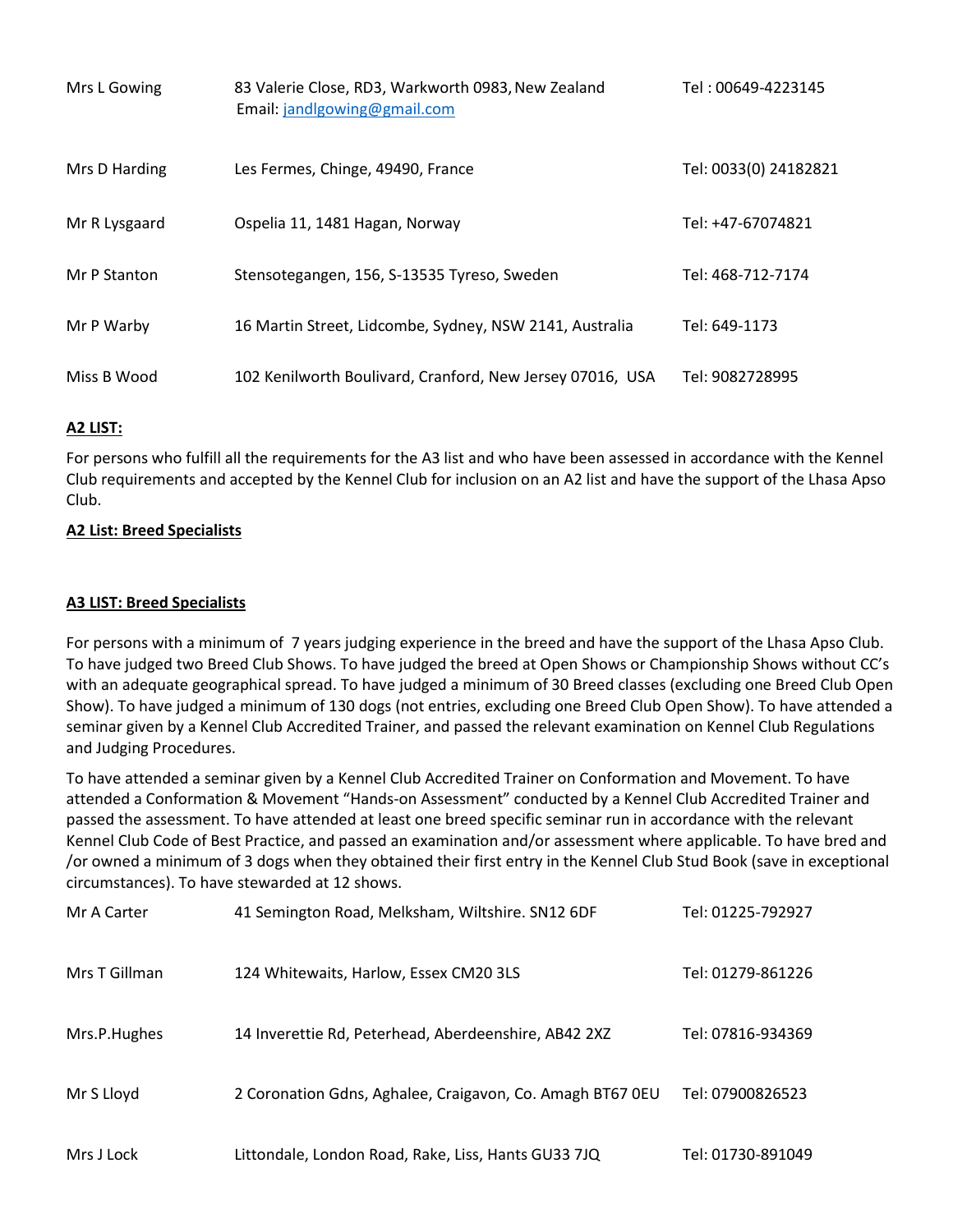| Mrs J McIntyre  | 4 The Green, Lodge Lane, Saughall, Chester, Cheshire |                   |  |
|-----------------|------------------------------------------------------|-------------------|--|
|                 | CH <sub>1</sub> 6JP                                  | Tel: 01244 567906 |  |
| Miss L Millward | 2 Rothbery Close, Southall, Sheffield, S20 2QG       | Tel: 0114 2472056 |  |
| Mrs P Ogden     | 25 Campion Drive, Swinton, Yorks S64 8QZ             | Tel: 01709-570277 |  |

## **A3 LIST: Non Breed Specialists**

For persons with a minimum of 7 years judging experience in any one breed (to include 5 years in this breed) and have the support of the Lhasa Apso Club. To have judged two Breed Club Shows. To have judged the breed at Open Shows or Championship Shows without CC's with an adequate geographical spread. To have judged a minimum of 30 Breed classes (excluding one Breed Club Open Show) in this breed. To have judged a minimum of 150 dogs (not entries, excluding one Breed Club Open Show) in this breed. To have awarded CC's in at least one other breed. To have attended at least one breed specific seminar run in accordance with the relevant Kennel Club Code of Best Practice and passed an examination and/or assessment where applicable. To have bred and/or owned a minimum of 3 dogs of any breed when they obtained their first entry in the Kennel Club Stud Book (save in exceptional circumstances).

| Mr A Moran               | 74 Sealand Rd, Deeside, Ches. CH5 2RJ                 | Tel: 01244-297968 |
|--------------------------|-------------------------------------------------------|-------------------|
|                          |                                                       |                   |
|                          |                                                       |                   |
| <b>A3 LIST: Overseas</b> |                                                       |                   |
| Mr C Habig               | Breiteweg 11, D-55286, Sulzheim, Rheinhessen, Germany | Tel: 06732-1842   |
| Mrs M Reutersward        | Count Scheel, Humlebaekvej 27, DK 3480 Fredensborg,   | Te1:45-4228-4298  |
|                          | Denmark                                               |                   |

## **B LIST**

To have judged a minimum of 45 dogs of this breed (not entries) at Open Shows (excluding Special Classes) over a minimum of 3 years from their first appointment and with an adequate geographical spread. To have attended at least one breed specific judging seminar and passed an assessment where applicable. Criteria for Breed Club Open Shows exceed the minimum "B" List qualification.

( \* denotes those who have judged in excess of 85 dogs )

## **B List: Breed Specialists**

| Mrs L Carter*  | Clifton Forge, Vowchurch, Hereford, HR20QD | Tel: 01981-550444 |
|----------------|--------------------------------------------|-------------------|
| Miss N Crummy* | 59 Macauley Road, Luton, Beds, LU4 OLN     | Tel: 01582 754159 |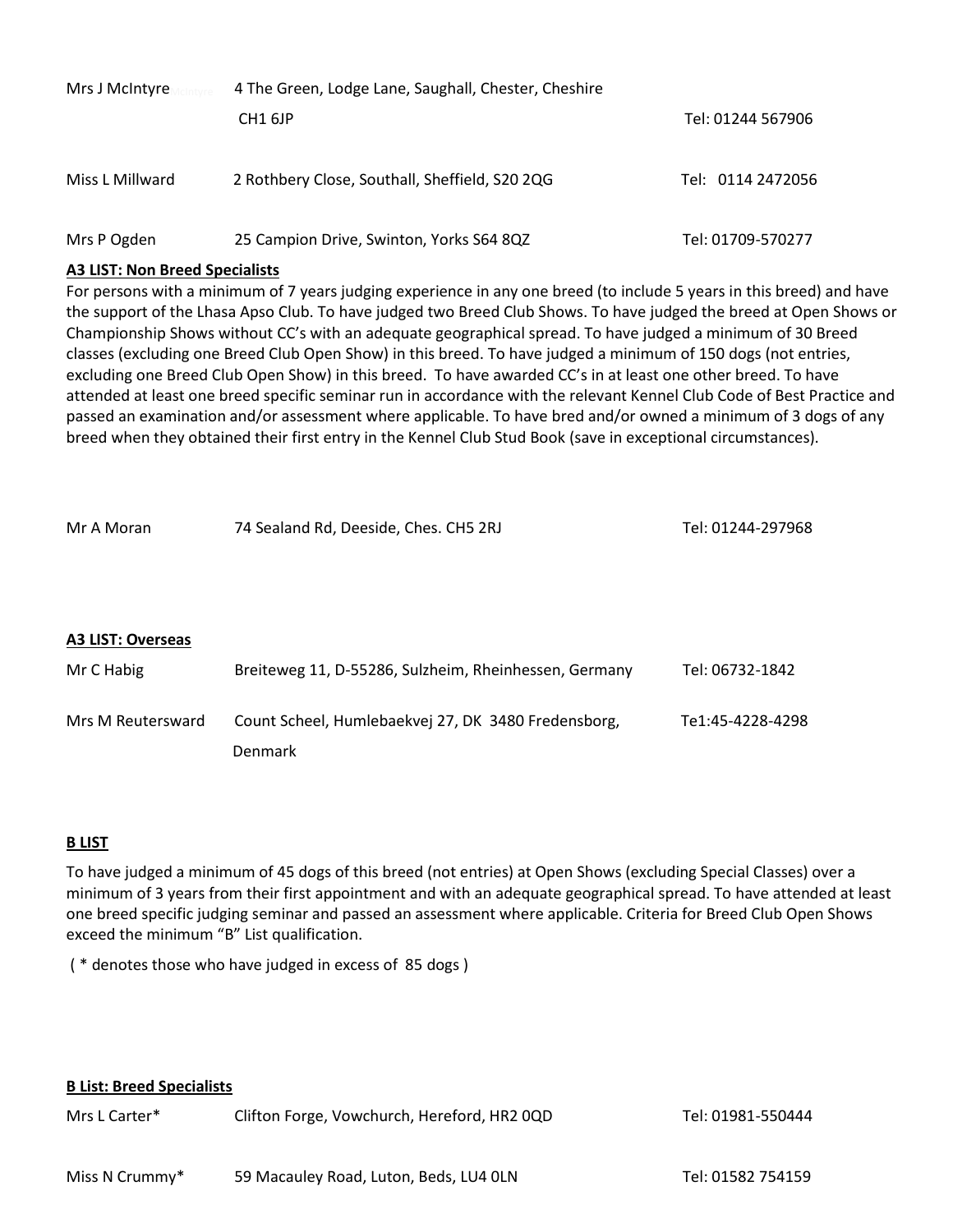| Mrs H Horne*                         | "Chanceinn", Back Street, Burton Fleming, Driffield. Yorks. YO25 3PD        | Tel: 01262-470856  |
|--------------------------------------|-----------------------------------------------------------------------------|--------------------|
| Mr G Leaver                          | 32 Dales View Road, Ipswich, Suffolk. IP1 4HL                               | Tel: 01473-741613  |
| Mr P Moorby                          | Swandown, 14 Sparken Hill, Worksop, Notts S80 1AP                           | Tel: 01909-475578  |
| Miss V Reece*                        | 7 Marl Rd, Netherton, Dudley. DY2 OHR                                       | Tel: 01384-255774  |
| Mrs A Reynolds *                     | 7 Park Crescent, Hornchurch, Essex RMI I IBJ                                | Te1: 01708-741264  |
| Ms C Scott*                          | 200 Whitecross Road, Hereford HR4 0DJ                                       | Tel: 01432-353519  |
| Miss M Springett*                    | 6 Windmill Avenue, Ewell, Epsom, Surrey KT17 1LL                            | Tel: 0208-393-7130 |
| Ms S Sykes                           | Liberty House, The Turbary, Belton, Doncaster. DN9 1PL                      | Tel: 07914-412182  |
| Mrs.N.Wood*                          | 3 Beaulieu Court, Bridlington, East Yorks YO16 6GF                          | Tel:07584-166124   |
| <b>B List: Non Breed Specialists</b> |                                                                             |                    |
| Mr A Allcock                         | 8 Girvan Grove, Leamington Spa, Warks. CV32 7TH                             | Tel: 01926-739819  |
| Mrs C Andrew                         | Wensor House, Hop Pole, Spalding Lincs PE11 3HL                             | Tel: 07971-346761  |
| Mr K Baldwin                         | The Meadows, Gerrards Lane, Halewood, Liverpool. L26 4XA                    | Tel: 01514-984006  |
| Mrs J Bannister                      | Cottage Boarding Kennels & Cattery, Grange Lane, Telford.<br><b>TF2 9BP</b> | Tel: 01952-613500  |
| Mrs.S.Butterfield*                   | 12, Rookhill Road, Pontefract, W.Yorks                                      | Tel; 01977-798387  |
| Mr D Cavill *                        | Kingston House, Hilperton Rd, Trowbridge, Wiltshire BA14 7JB                | Te1: 0845-1238362  |
| Mr G Cherry*                         | 6 Bosmore Road, Luton, Beds LU3 2TS                                         | Tel: 01582-579850  |
| Miss V Cox *                         | The Paddocks, Sutton, Tenby Wells, Worcestershire<br><b>WR15 8RJ</b>        | Tel: 01584 319156  |
| Miss B Croucher *                    | 5 Uplands Crescent, Uplands, Swansea SA2 OPA                                | Tel: 01792 470417  |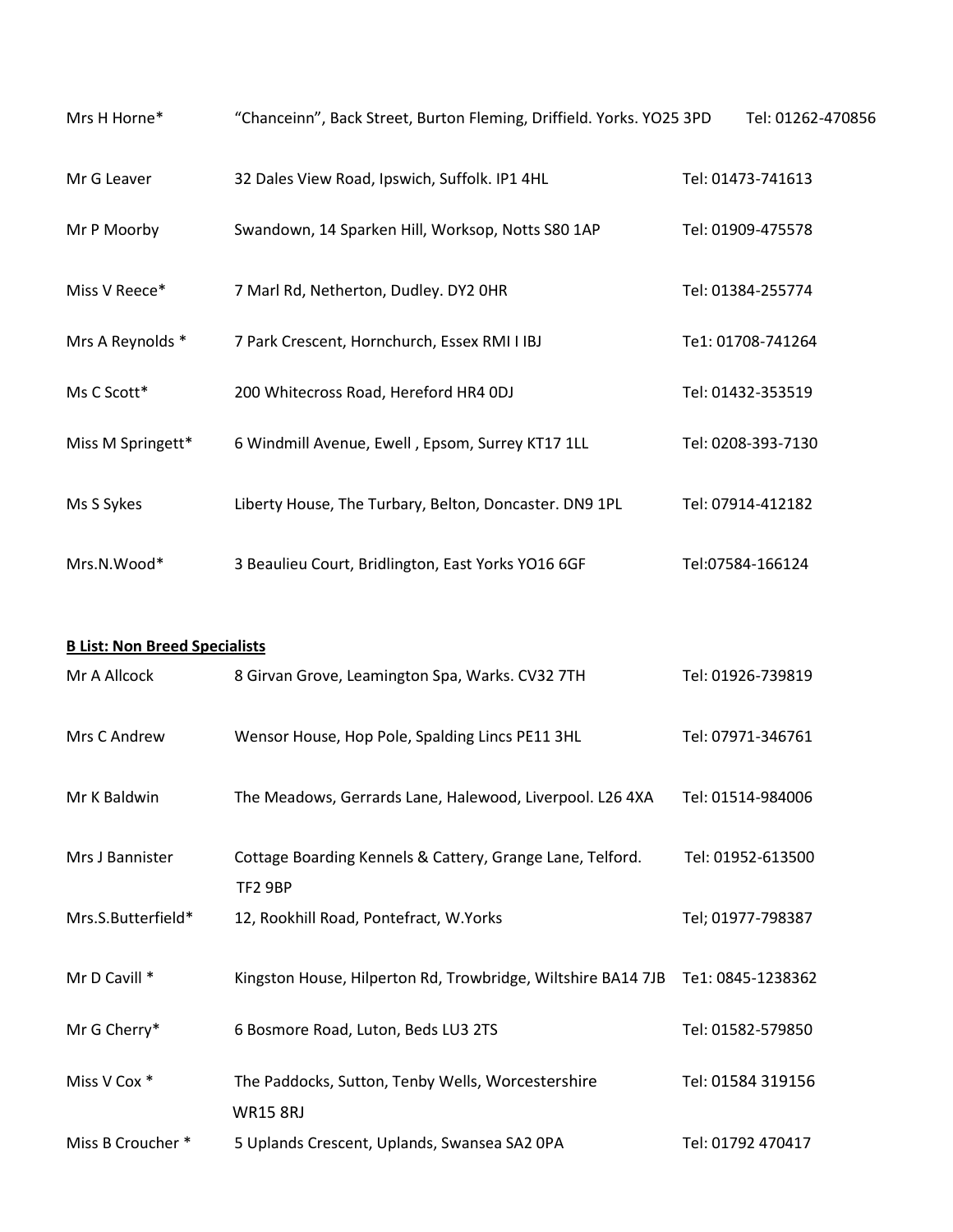| Mrs S Duffin            | Foxholes Cottage, Poole Road, Sturminster Marshall,                       |                   |
|-------------------------|---------------------------------------------------------------------------|-------------------|
|                         | Nr Wimbourne. Dorset BH21 3RR                                             | Tel: 01258 857721 |
| Mr F Gadd*              | Gadkey House, 73 Cranham Close, Headless Cross,                           | Tel: 01527-54528  |
|                         | Redditch, Worcs. B97 5AZ                                                  |                   |
| Mr.S.Jones*             | LLwyn, New Park road, Holyhead. Anglesey, N.Wales                         | Tel:01407-764742  |
| Mrs M Kempster *        | Keepers Cottage, Leicester Rd, Rugby Warks CV21 1HX                       | Tel: 01788-547318 |
| Mrs Y Ladd-Cannon*      | 9 Milne Grove, Bircotes, Doncaster. DN11 8AP                              | Tel: 07984-963153 |
| Mr R McLeod             | Dunline, Knollbury, Magor, Monmouthshire NP26 3BX                         | Tel: 01633-889121 |
| Mr T Paczkowski         | 9 Milne Grove, Bircotes, Doncaster. DN11 8AP                              | Tel 07984-963153  |
| Mr.J.Purnell *          | 56, Central Drive, Haydock, Nr. St. Helens, Merseyside WA11 OJE           | Tel:01744-750216  |
| Mr P Radley *           | 12 Newmarket Rd, Royston, Herts SG8 7DY                                   | Tel: 01763-243005 |
| Ms M Sargent*           | 287 Leicester Road, Markfield, Leicester. LE67 9RH                        | Tel: 01530-249904 |
| Mr A Skaboullos         | Ducks Entry, Blowers Lane, Rushmere, Suffolk NR33 8EF                     | Tel: 01502 240612 |
| Mr N Smith              | Henley Bank Kennels, Mill Lane, Brockworth, Glos GL3 4QE                  | Tel: 01452-863519 |
| <b>Miss F Snook</b>     | Moorledge Farm, Chew Magna, Bristol. BS40 8TL                             | Tel: 01275 332652 |
| Mrs S Steele*           | Enchanted Cottage, Mostyn Rd, Greenfield, Holywell,<br>Flintshire CH8 9DN | Tel: 01352-719557 |
| Miss L Tarabad          | 56 Church Street, Market Deeping, Peterborough. PE6 8AL                   | Tel: 01778-380455 |
| Miss S Thompson*        | 26 Dumpark Ave, Boness, West Lothian. EH1 9QW                             | Tel: 01506-836563 |
| Mr M Vincent*           | 7 Norden View, Rishton, Lancs. BB1 4EB                                    | Tel: 01254-888555 |
| <b>B List: Overseas</b> |                                                                           |                   |

# Mr R Posthuma \* Johan Soesdijkstraat 34, 1111 RD, Diemen, Holland Tel: 20-6908226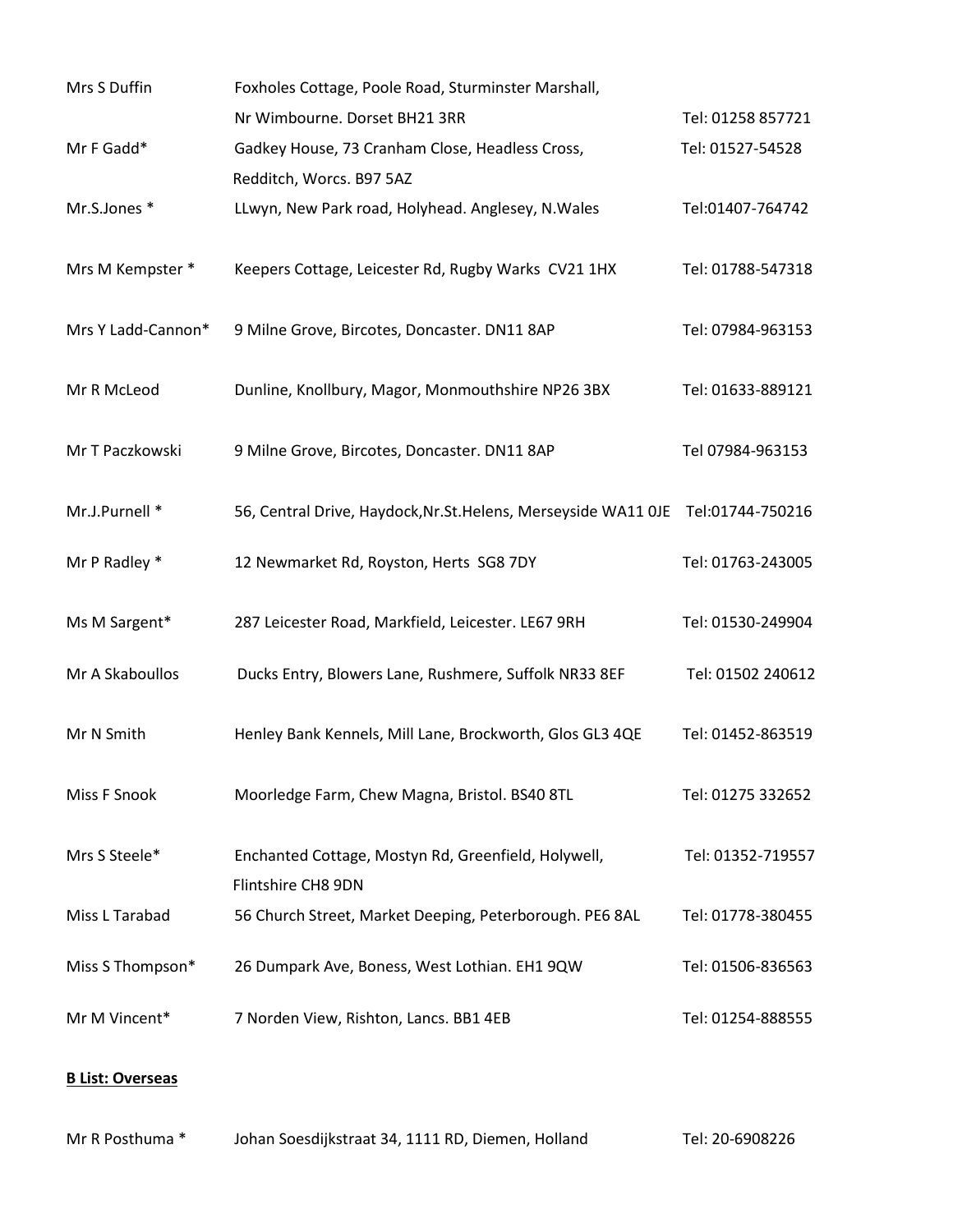# **C LIST**

For aspirant judges who have shown an interest in the breed and have the support of the Lhasa Apso Club.

| <b>CList: Breed Specialists</b>      |                                                                                                   |                   |
|--------------------------------------|---------------------------------------------------------------------------------------------------|-------------------|
| Miss D Culverhouse                   | 82 Windfield Road, Garstun, Liverpool L19 8JP                                                     | Tel: 07780-701176 |
| Mr L Connett                         | 9 Ironstone Close, Bream, Nr Lydney, Glos. GL15 6HF                                               | Tel: 07951-637500 |
| Mr P DeVeaux                         | 15 South View Terrace, Catcliffe, Rotherham S60 5TQ                                               | Tel: 01709-837108 |
| Mrs K Harmer                         | 5 Woodhouse Farm Close, Primrose Barn, Jew House Drove,                                           |                   |
|                                      | Friday Bridge, Wisbech, Cambs PE14 OHE                                                            | Tel: 07775039301  |
| Mr A Horne                           | "Chanceinn", Back Steret, Burton Fleming, Driffield. Yorks.<br><b>YO25 3PD</b>                    | Tel: 01262-470856 |
| Dr K Logan                           | 85 Moss Road, Wishaw, Lanarkshire ML2 8QF                                                         | Tel: 01698-381325 |
| Mrs M McFarlane                      | 41 Carmeen Drive, Newtownabbey, Co Antrim,<br>N. Ireland BT37 9DJ                                 | Tel: 02890-852414 |
| Mrs.M.O'Doherty                      | 14, Kent Avenue, Silsden, Nr.Keithley, W.Yorks, BD20 0BU                                          | Tel: 07446900372  |
| Mr E Purvis                          | 36 Birchington Ave, Grangetown, Middlebrough. TS6 7EZ                                             | Tel: 07789-073062 |
| Mrs S Saunders                       | 15 St Clements Avenue, West Thurrrock, Grays, Essex<br><b>RM20 3BU</b>                            | Tel: 01708-866073 |
| Mrs A Ventura-Moore                  | 24 Garmondsway Rd, Cornforth, Co. Durham DL 17 9HD                                                | Tel: 01740-655534 |
| Mrs T Whitehead                      | 26 The Crescent, Weaverham, Northwich, Cheshire CW8 3LQ                                           | Tel: 01606-625314 |
| <b>C List: Non Breed Specialists</b> |                                                                                                   |                   |
| Ms C Ash                             | 6 Cherryfields, Euxton, Chorley, Lancs. PR7 6JS                                                   | Tel: 07540-381912 |
| Mr T F Casentieri                    | 17 Greenlee Close, Ingleby Barwich, Stockton On Tees,<br><b>TS17 0FQ</b>                          | Tel: 01642 751131 |
| Mr D Chapman                         | 35 Leeming Lane, Leeming Bar, North Yorks DL7 9RR                                                 | Tel: 01677-427856 |
| Mrs H Fitzgibbon                     | The Rookery, Melbourne Road, Isley Walton, Castle Donington, Tel: 01332-850851<br>Derbys DE74 2RN |                   |